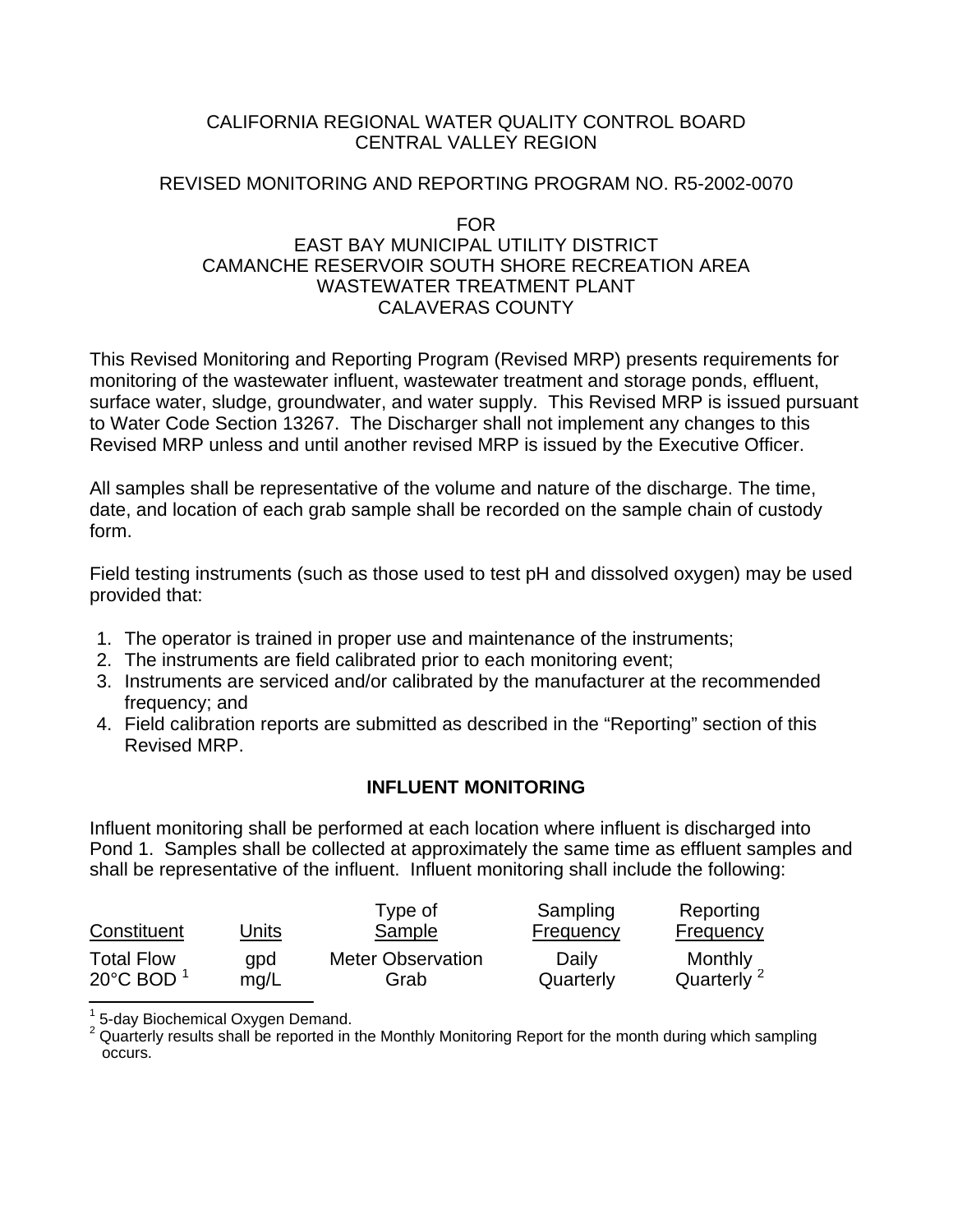#### **POND MONITORING**

Each wastewater treatment and storage pond shall be monitored as follows. If the pond is empty on the scheduled monitoring date, the Discharger may report the freeboard monitoring result as "dry".

| Constituent                                                                               | Units                                             | Type of<br>Sample                                         | Sampling<br>Frequency                          | Reporting<br><b>Frequency</b>                       |
|-------------------------------------------------------------------------------------------|---------------------------------------------------|-----------------------------------------------------------|------------------------------------------------|-----------------------------------------------------|
| Dissolved Oxygen <sup>1, 2</sup><br>pH<br>Freeboard<br>Berm Seepage <sup>3</sup><br>Odors | mq/L<br>Standard units<br>$0.1$ feet<br><b>NA</b> | Grab<br>Grab<br>Measurement<br>Observation<br>Observation | Weekly<br>Weekly<br>Weekly<br>Weekly<br>Weekly | Monthly<br>Monthly<br>Monthly<br>Monthly<br>Monthly |

 $1$  If the pond depth exceeds one foot, samples shall be collected at a depth of one foot from each pond in use, opposite the inlet. If the water depth is less than one foot, surface sampling is acceptable.

 $2 \overline{R}$  Record any conditions that could affect monitoring interpretation, such as less than one foot of wastewater in pond.

 $3$  Containment berms shall be observed for signs of seepage or surfacing water along the exterior toe of the levees. If surfacing water is found, then a sample shall be collected and tested for total coliform organisms and total dissolved solids.

# **EFFLUENT MONITORING**

Effluent samples shall be collected from an established sampling station located in an area that shall provide a sample representative of the water in Pond 3. Effluent monitoring shall include the following:

| Constituent                     | Units             | Type of<br>Sample | Sampling<br>Frequency | Reporting<br>Frequency |
|---------------------------------|-------------------|-------------------|-----------------------|------------------------|
| BOD <sup>1</sup>                | mq/L              | Grab              | Monthly               | Monthly                |
| <b>Total Coliform Organisms</b> | MPN $^{2}/100$ mL | Grab              | Monthly               | Monthly                |
| pH                              | Standard unit     | Grab              | Monthly               | Monthly                |
| <b>Total Dissolved Solids</b>   | mg/L              | Grab              | Monthly               | Monthly                |
| Nitrate as Nitrogen             | mg/L              | Grab              | Monthly               | Monthly                |
| Sodium                          | mg/L              | Grab              | Monthly               | Monthly                |
| Chloride                        | mg/L              | Grab              | Monthly               | Monthly                |
| Standard Minerals <sup>3</sup>  | mg/L              | Grab              | Annually              | Annually               |

1 5-day Biochemical Oxygen Demand.

 $2 \text{ Using a minimum of 15 tubes or three dilutions.}$ <br>  $3 \text{ Standard Minerals shall include at a minimum.}$ 

Standard Minerals shall include, at a minimum, the following elements/compounds: Barium, Calcium, Iron, Magnesium, Manganese, Potassium, Sulfate, Total Alkalinity (including alkalinity series), and Hardness.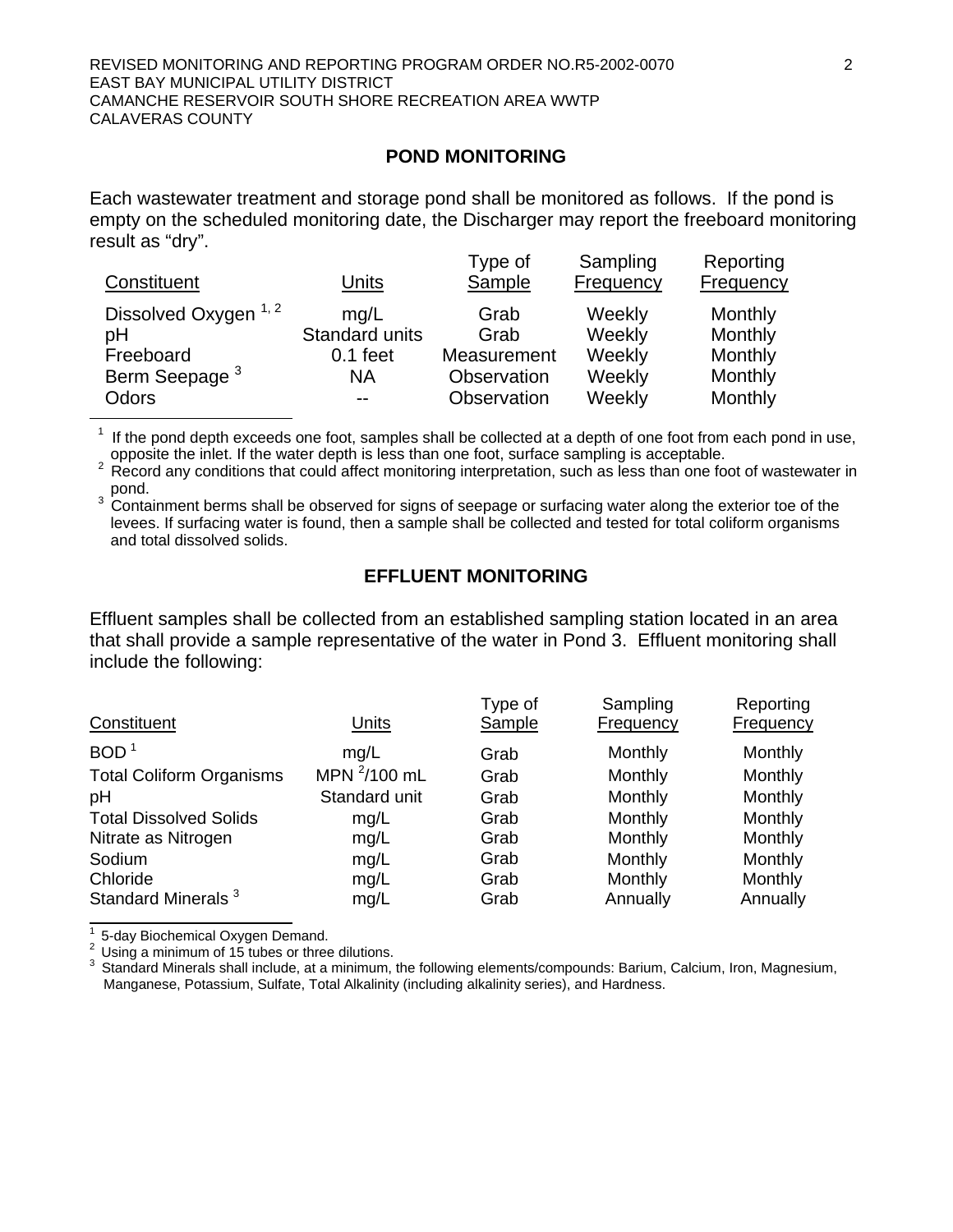## **SURFACE WATER MONITORING**

The Discharger shall monitor surface water in the two terminal freshwater ponds (the "Trout Pond" and "Western Pond", which is also known as "Beaver Pond") surrounding the wastewater ponds. Grab samples shall be collected from the terminal ponds where the pond water flows into the Camanche Reservoir. Surface water monitoring shall include following:

| Constituent                                        | Units        | Type of<br>Sample   | Sampling and<br><b>Reporting Frequency</b>           |
|----------------------------------------------------|--------------|---------------------|------------------------------------------------------|
| <b>Surface Water Elevation</b><br>Nitrate Nitrogen | $+0.1$ feet  | Measurement<br>Grab | Semi-annual <sup>1</sup><br>Semi-annual <sup>1</sup> |
| <b>Total Alkalinity</b>                            | mg/l<br>mg/l | Grab                | Semi-annual <sup>1</sup>                             |
| Chloride                                           | mg/l         | Grab                | Semi-annual <sup>1</sup>                             |
| <b>Total Dissolved Solids</b>                      | mg/l         | Grab                | Semi-annual <sup>1</sup>                             |

 $1$  Semi-annual monitoring shall occur in the first and the third quarter of each calendar year.

## **GROUNDWATER MONITORING**

Prior to construction and/or sampling of any groundwater monitoring wells, the Discharger shall submit plans and specifications to the Board for review and approval. Once installed, all new wells shall be added to the MRP and shall be sampled and analyzed according to the schedule below.

Samples shall be collected in the wells MW-5 through MW-12. Prior to sampling, depth to groundwater shall be measured to the nearest 0.01 feet. Water table elevations shall be calculated and used to determine groundwater gradient and flow direction. Samples shall be collected and analyzed using approved EPA methods or other methods approved by the Central Valley Water Board. Groundwater monitoring shall include, at a minimum, the following:

| Constituents                                                                                                                                                                                                                                              | Units                                                                                                                | Type of<br>Sample                                                                                        | Sampling and<br><b>Reporting Frequency</b>                                                                                                                                                                                                                                                                                        |
|-----------------------------------------------------------------------------------------------------------------------------------------------------------------------------------------------------------------------------------------------------------|----------------------------------------------------------------------------------------------------------------------|----------------------------------------------------------------------------------------------------------|-----------------------------------------------------------------------------------------------------------------------------------------------------------------------------------------------------------------------------------------------------------------------------------------------------------------------------------|
| Groundwater Elevation <sup>1</sup><br>Depth to groundwater<br>Gradient<br><b>Gradient Direction</b><br>pH<br>Chloride<br>Sodium<br><b>Total Coliform Organisms</b><br><b>Total Dissolved Solids</b><br>Nitrate Nitrogen<br>Standard Minerals <sup>2</sup> | $0.01$ feet<br>$0.01$ feet<br>feet/feet<br>degrees<br>pH units<br>mq/L<br>mq/L<br>MPN/100 mL<br>mg/L<br>mg/L<br>mg/L | Measured<br>Measured<br>Calculated<br>Calculated<br>Grab<br>Grab<br>Grab<br>Grab<br>Grab<br>Grab<br>Grab | Semi-annually <sup>3</sup><br>Semi-annually <sup>3</sup><br>Semi-annually <sup>3</sup><br>Semi-annually <sup>3</sup><br>Semi-annually <sup>3</sup><br>Semi-annually <sup>3</sup><br>Semi-annually <sup>3</sup><br>Semi-annually <sup>3</sup><br>Semi-annually <sup>3</sup><br>Semi-annually <sup>3</sup><br>Annually <sup>4</sup> |
|                                                                                                                                                                                                                                                           |                                                                                                                      |                                                                                                          |                                                                                                                                                                                                                                                                                                                                   |

1 Groundwater elevation shall be determined based on depth-to-water measurements using a surveyed measuring point elevation on the well and a surveyed reference elevation. 2

Standard Minerals shall include, at a minimum, the following elements/compounds: Barium, Calcium, Iron, Manganese,<br>Magnesium, Potassium, Sulfate, Total Alkalinity (including alkalinity series), and Hardness.

 $3$  Semi-annual groundwater monitoring shall occur in the first and the third quarter of each calendar year.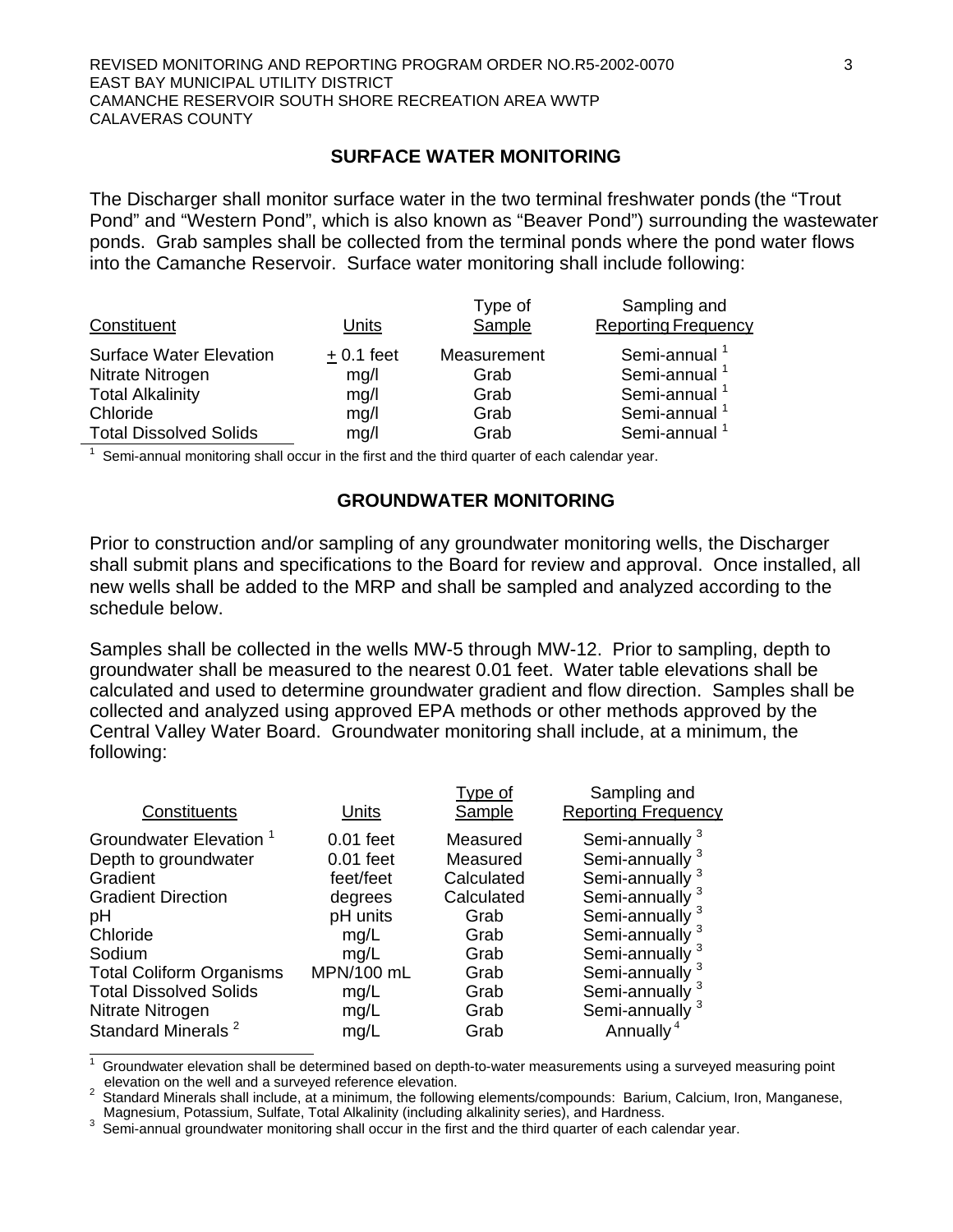<sup>4</sup> Annual groundwater monitoring shall occur in the first quarter of each calendar year.

### **SLUDGE MONITORING**

A composite sample of sludge shall be collected when removed from the treatment and storage/disposal ponds in accordance with EPA's POTW Sludge Sampling and Analysis Guidance Document, August 1989, and tested for the following metals:

| Cadmium          | <b>Nickel</b><br>Copper |  |
|------------------|-------------------------|--|
| Chromium<br>Lead | Zinc                    |  |

Sampling and analytical records shall be retained for a minimum of five years. A log shall be kept of sludge quantities generated and of handling and disposal activities. The frequency of entries is discretionary; however, the log shall be complete enough to serve as a basis for part of the annual report.

# **WATER SUPPLY MONITORING**

A sampling station shall be established where a representative sample of the public water supply can be obtained. Water supply monitoring shall include at least the following:

| Constituents                         | Units    | Sampling<br>Frequency |
|--------------------------------------|----------|-----------------------|
| Electrical Conductivity <sup>1</sup> | umhos/cm | Annually              |
| рH                                   | pH units | Annually              |
| Standard Minerals <sup>2</sup>       | mq/L     | Annually              |

If the source water is from more than one well, the EC shall be reported as a weighted average and include copies of supporting calculations. 2

2 Standard Minerals shall include, at a minimum, the following elements/compounds: Barium, Calcium, Chloride, Manganese, Magnesium, Iron, Sodium, Potassium, Nitrate, Sulfate, Total Alkalinity (including alkalinity series), and Hardness.

### **REPORTING**

In reporting monitoring data, the Discharger shall arrange the data in tabular form so that the date, sample type (e.g., effluent, pond, etc.), and reported analytical result for each sample are readily discernible. The data shall be summarized in such a manner to clearly illustrate compliance with waste discharge requirements and spatial or temporal trends, as applicable. The results of any monitoring done more frequently than required at the locations specified in the Revised MRP shall be reported in the next scheduled monitoring report.

### **A. Monthly Monitoring Reports**

Monthly reports shall be submitted to the Central Valley Water Board by the **1st day of the second month** following the end of the reporting period (i.e. the January monthly report is due by 1 March). At a minimum, the reports shall include:

1. Results of influent, pond, and effluent monitoring;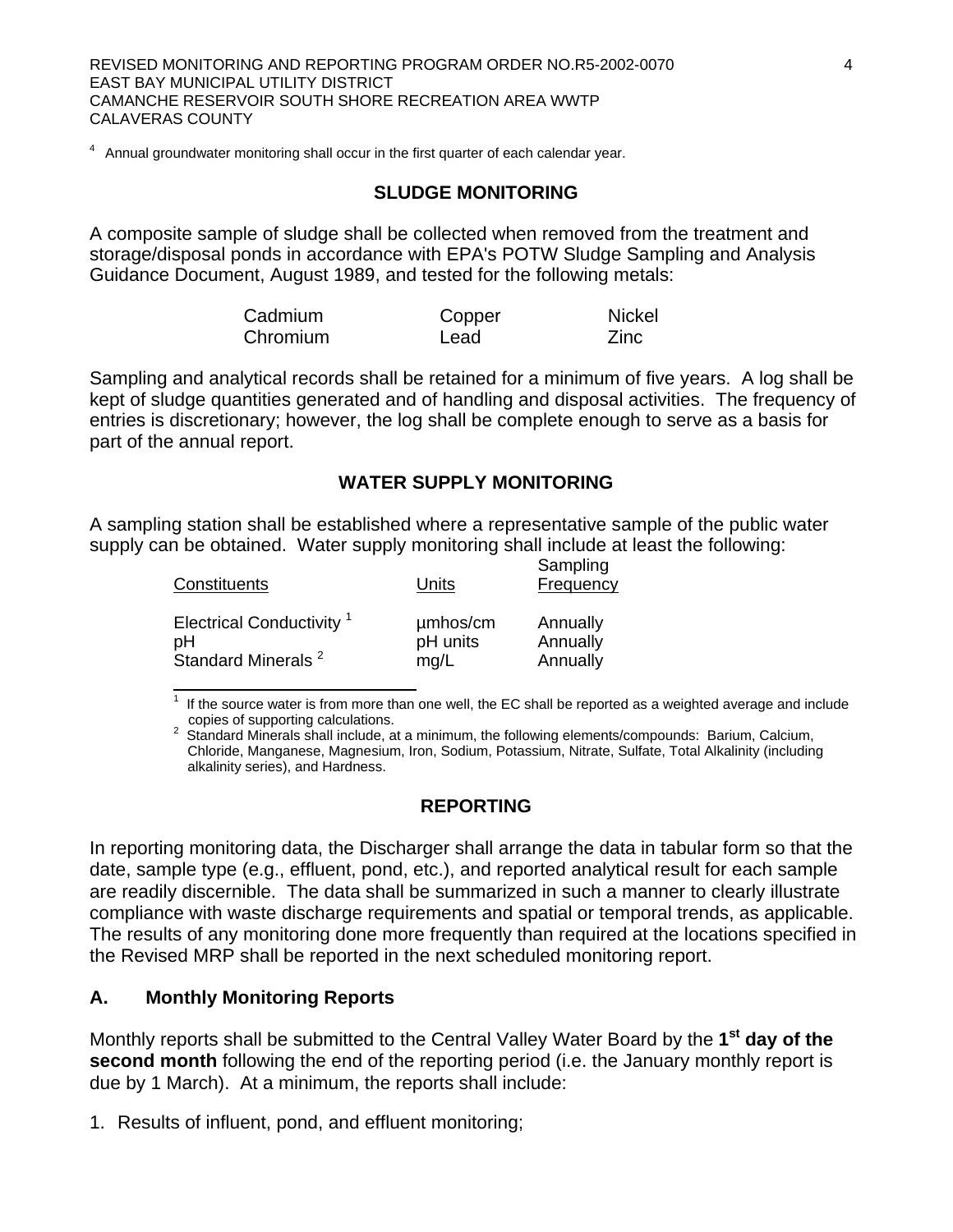- 2. A comparison of monitoring data to the discharge specifications and effluent limitations and an explanation of any violation of those requirements. Data shall be presented in tabular format;
- 3. If requested by staff, copies of laboratory analytical report(s);
- 4. A calibration log verifying calibration of all hand-held monitoring instruments and devices used to comply with the prescribed monitoring program; and
- 5. A discussion on whether the wastewater contingency plan has been implemented.

# **B. Semi-Annual Monitoring Reports**

Semi-annual monitoring reports shall be submitted to the Central Valley Water Board by the **1st day of August** (for the period of January through June) and **February** (for the period of July through December)**.**

As required by the California Business and Professions Code Sections 6735, 7835, and 7835.1, all Groundwater Monitoring Reports shall be prepared under the direct supervision of a Registered Engineer or Geologist and signed by the registered professional.

The semi-annual reports shall include the following:

- 1. Results of groundwater monitoring;
- 2. Results of surface water monitoring;
- 3. A narrative description of all preparatory, monitoring, sampling, and analytical testing activities for groundwater monitoring. The narrative shall be sufficiently detailed to verify compliance with the WDR, this MRP, and the Standard Provisions and Reporting Requirements. The narrative shall be supported by field logs for each well documenting depth to groundwater; parameters measured before, during, and after purging; method of purging; calculation of the casing volume; and total volume of water purged;
- 4. Calculation of groundwater elevations, an assessment of the groundwater flow direction and gradient on the date of measurement, comparison to previous flow direction and gradient data, and discussion of seasonal trends, if any;
- 5. A narrative discussion of the analytical results for all media and locations monitored, including spatial and temporal trends, with reference to summary data tables, graphs, and appended analytical reports (as applicable);
- 6. Summary data tables of historical and current groundwater table elevations and analytical results;
- 7. A comparison of monitoring data to the groundwater limitations and an explanation of any violation of those requirements;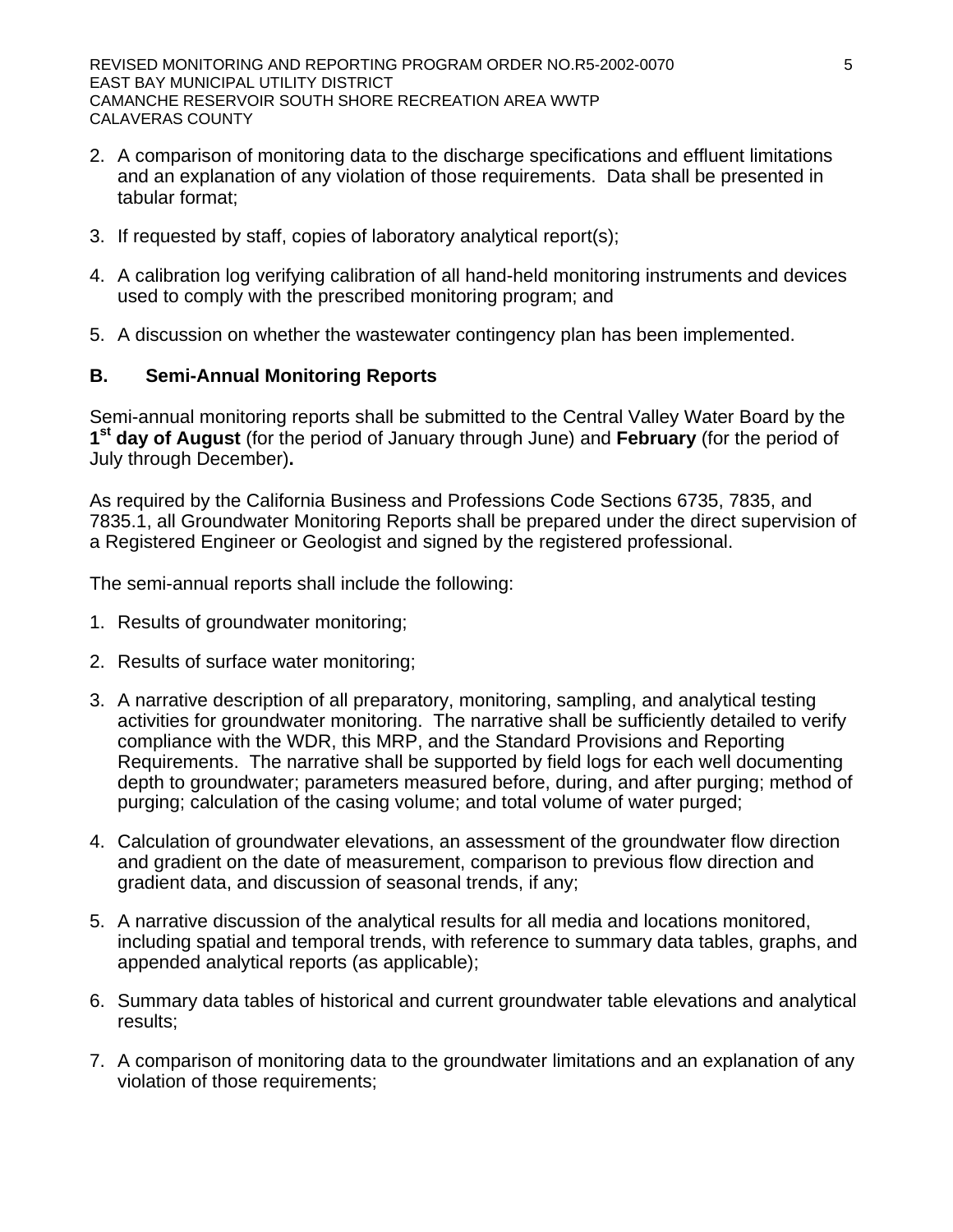REVISED MONITORING AND REPORTING PROGRAM ORDER NO.R5-2002-0070 6 EAST BAY MUNICIPAL UTILITY DISTRICT CAMANCHE RESERVOIR SOUTH SHORE RECREATION AREA WWTP CALAVERAS COUNTY

- 8. A scaled map showing relevant structures and features of the facility, the locations of monitoring wells and any other sampling stations, and groundwater elevation contours referenced to mean sea level datum; and
- 9. Copies of laboratory analytical report(s) for groundwater monitoring.

# **C. Annual Report**

An Annual Report shall be submitted to the Central Valley Water Board by **1 February** each year. The Annual Report shall include the following:

- 1. The results from annual monitoring of the effluent, groundwater, and water supply;
- 2. Tabular and graphical summaries of all data collected during the year;
- 3. A digital database (Microsoft Excel) containing historic groundwater data;
- 4. An evaluation of the groundwater quality beneath the wastewater treatment facility and land application area;
- 5. A discussion of compliance and the corrective actions taken, as well as any planned or proposed actions needed to bring the discharge into full compliance with the waste discharge requirements;
- 6. A discussion of any data gaps and potential deficiencies/redundancies in the monitoring system or reporting program;
- 7. A copy of the certification for each certified wastewater treatment plant operator working at the facility and a statement about whether the Discharger is in compliance with Title 23, CCR, Division 3, Chapter 26;
- 8. The results from any sludge monitoring required by the disposal facility;
- 9. Equipment maintenance and calibration records, as described in Standard Provision No. C.4; and
- 10. A forecast of influent flows, as described in Standard Provision No. E.4.

A letter transmitting the self-monitoring reports shall accompany each report. The letter shall include a discussion of requirement violations found during the reporting period, and actions taken or planned for correcting noted violations, such as operation or facility modifications. If the Discharger has previously submitted a report describing corrective actions and/or a time schedule for implementing the corrective actions, reference to the previous correspondence will be satisfactory. The transmittal letter shall contain the penalty of perjury statement by the Discharger, or the Discharger's authorized agent, as described in the Standard Provisions General Reporting Requirements Section B.3.